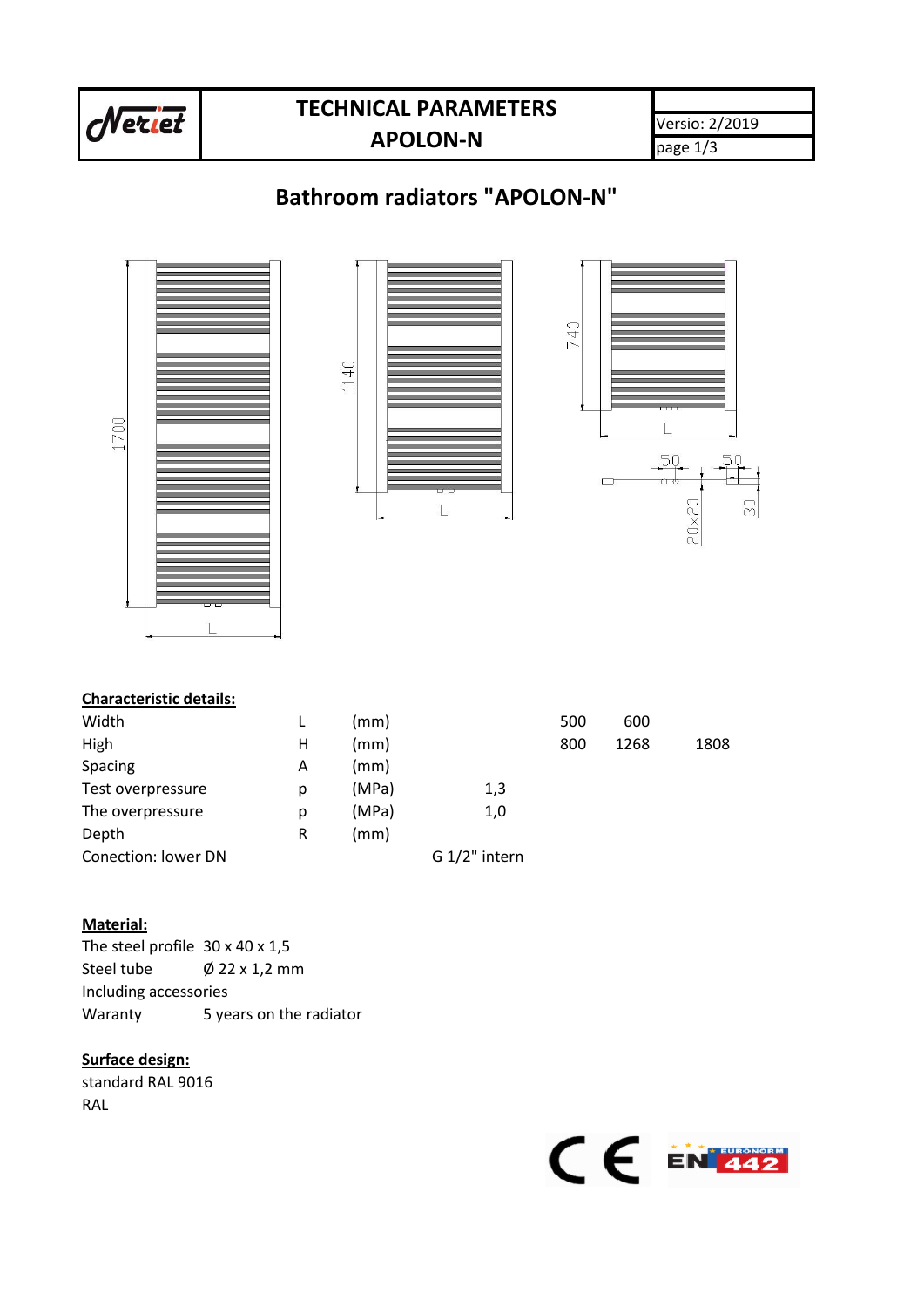

# **TECHNICAL PARAMETERS**

Version: 2/2019 Page 2/3

#### **APOLON-N The heat output Q (W) and engineering characteristic RAL** The water content<br>(I) Recommended<br>output of heating<br>element (W) The water content output of heating The total area SL The total area SL Spacing A (mm) Recommended Width L(mm) Height H (mm) Spacing A (mm) tw1/tw2 = 90/70 (°C) near t1 (°C) Width L (mm) Height H (mm) Depth R (mm) Depth R (mm) Weight (kg)  $\left(\overline{m}^2\right)$ The type designation tw1/tw2 = 75/65 (°C) near t1 (°C) tw1/tw2 =  $55/45$  (°C) near t1 (°C) 20 | 24 809 **663 588** NP-03-500.0800-36-01 | 500 | 800 | 90 | 460 | | | | | | | | | | | | | 588 | 7,56 | 14,3 800 7,56 1,44 2x400 434 940 NP-03-600.0800-36-01 | 600 | 800 | 90 | 560 | | | | | | 770 | | | | | 682 | 8.66 | 16.5 | 1.70  $\begin{array}{|c|c|c|}\n\hline\n502 & 682 \\
\hline\n421\n\end{array}$ 2x400 502 1198 NP-03-500.1268-36-01 500 1268 90 460 11,8 22,3 2,26 2x600 **984 874**<br>647 **874** 647 1424 NP-03-600.1268-36-01 600 **1170 1038** 25,7 2,64 2x600 1267 90 560 1170 1038 13,6 768 647 1726 NP-03-500.1808-36-01 | 500 | 1808 | 90 **1418 1258** 3,22 2x800 460 16,9 31,6 930 2042 NP-03-600.1808-36-01 600 1808 90 560 **1681 1493** 19,4 36,6 3,78 2x800 1106

# **APOLON-N**